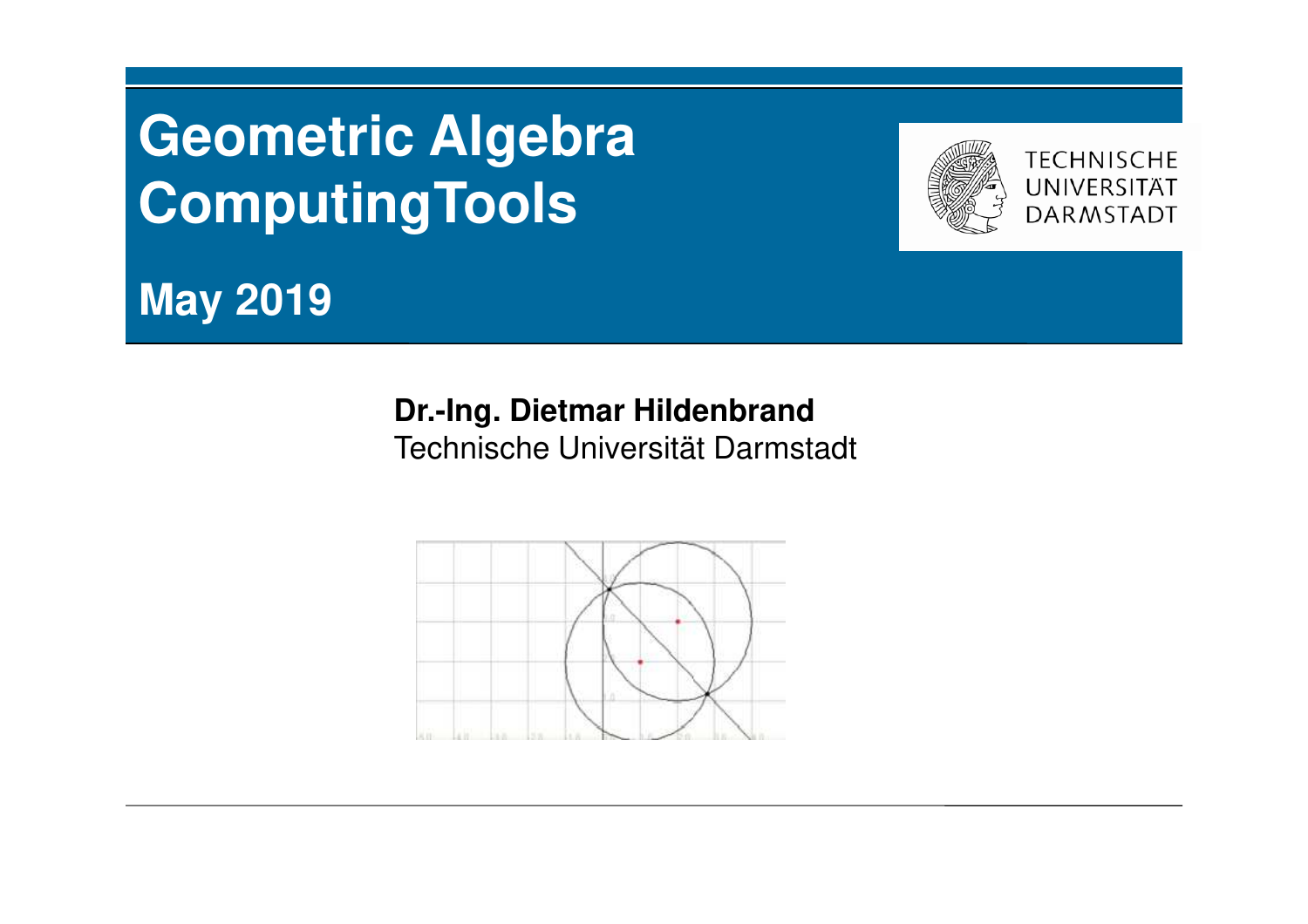## **Geometric Algebra ComputingTools**



GAALOP



CLUCalc



 $\blacksquare$  Python new infrastructure (e.g. for Mathematica)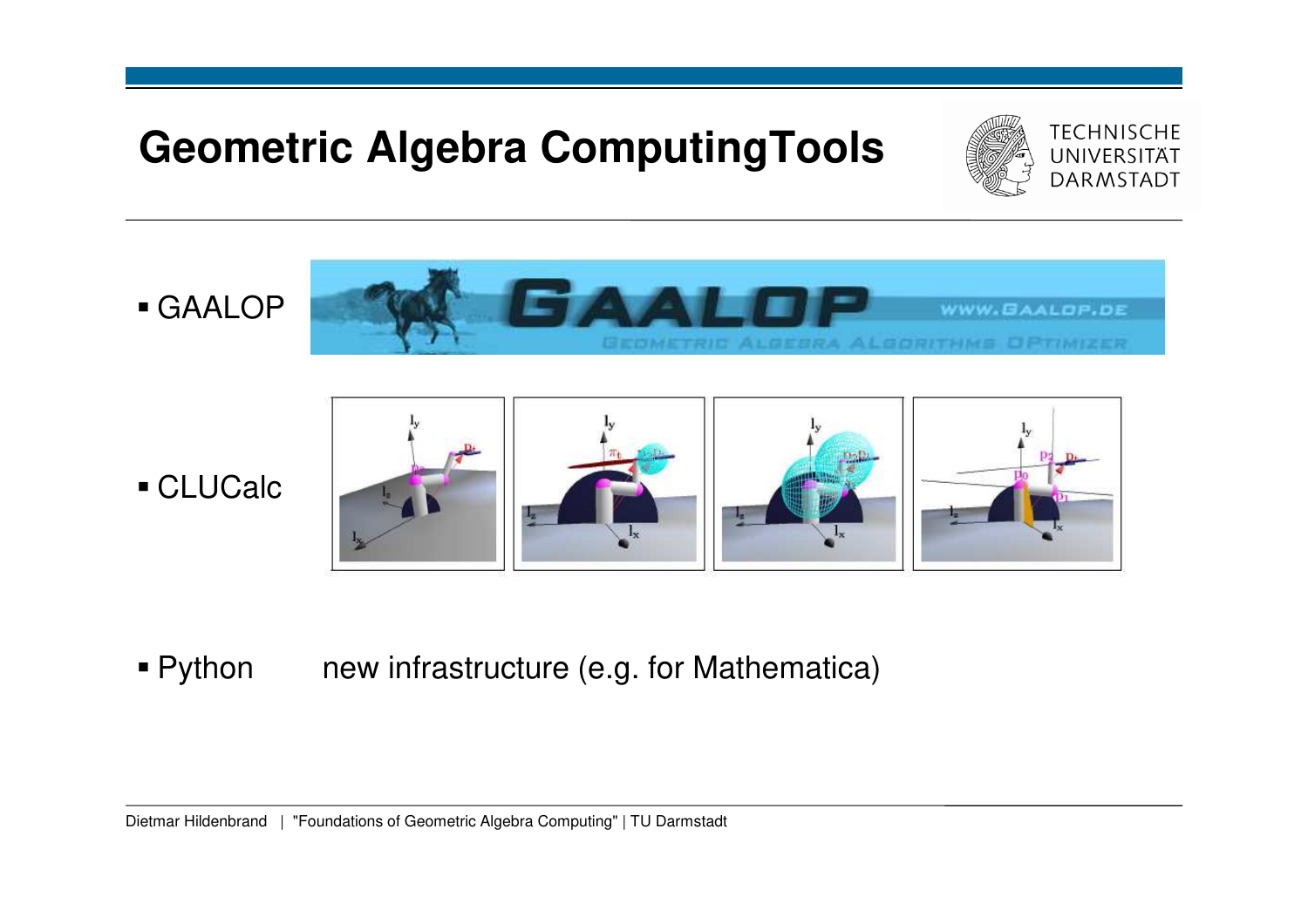## **GAALOP**



- Software to
	- visualize (2D/3D) Geometric Algebra
	- compute with Geometric Algebra (of arbitrary dimension/signature)
	- generate optimized source code from Geometric Algebra

## GAALOP (**free download** from www.GAALOP.de)



## Requirement: **Java**

Dietmar Hildenbrand | "Introduction to Geometric Algebra Computing" | TU Darmstadt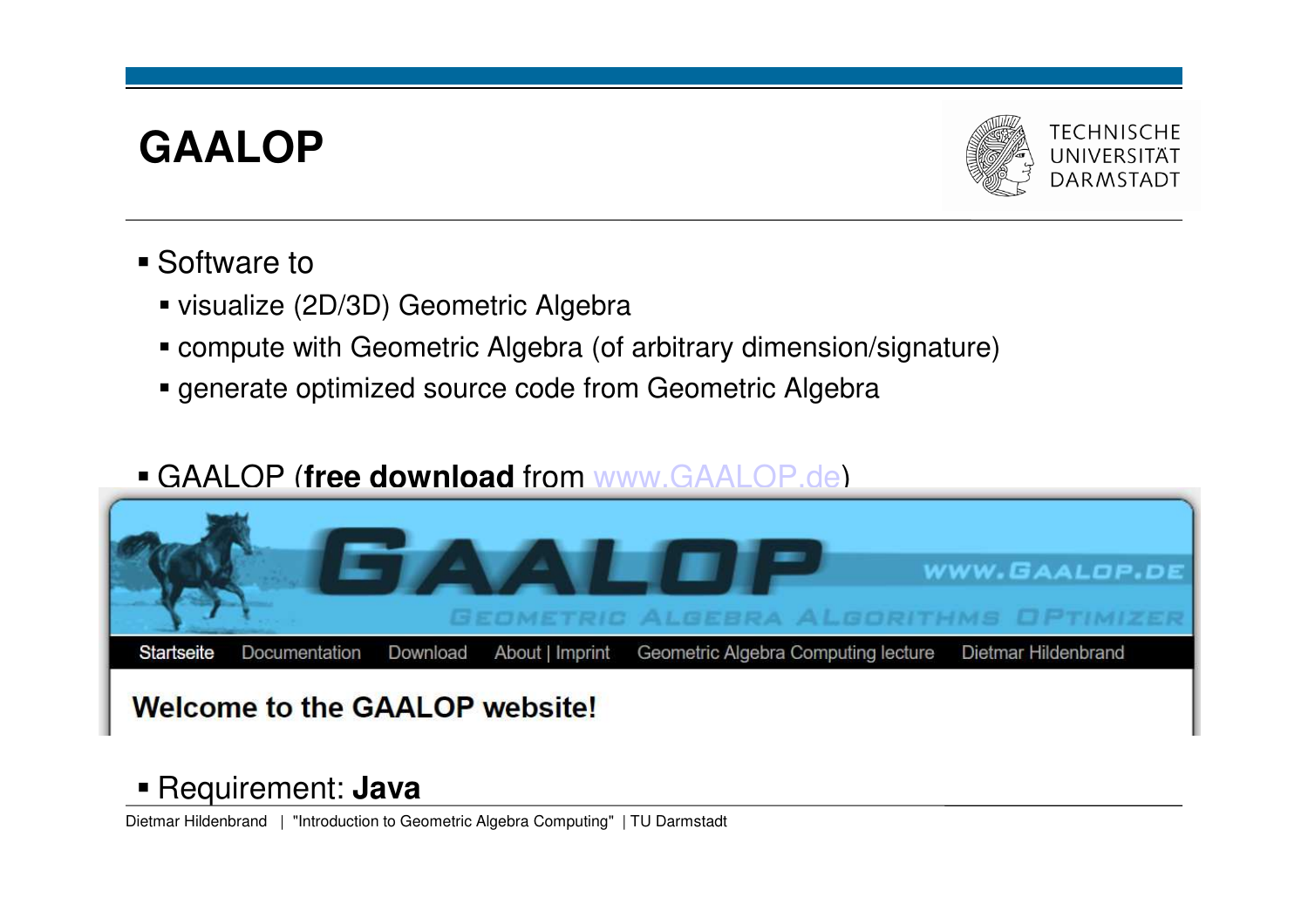# **GAALOP**



www.gaalop.de/download/

There are currently two versions of GAALOP. A GUI based standalone version, that allows for quick and easy experiments and a more development-focused variant named GAALOP Precompiler.

## **GAALOP**

In the new versions of GAALOP, Maple is no longer required. We are introducing an advanced new method named Table Based Approach. This method can optionally be enhanced with Maxima support. Maxima is a powerful symbolic computing engine, available at http://maxima.sourceforge.net as open source.

Find the sources on GitHub download GAALOP

Once you installed it, start it with "java -jar starter-1.0.0.jar" from the commandline.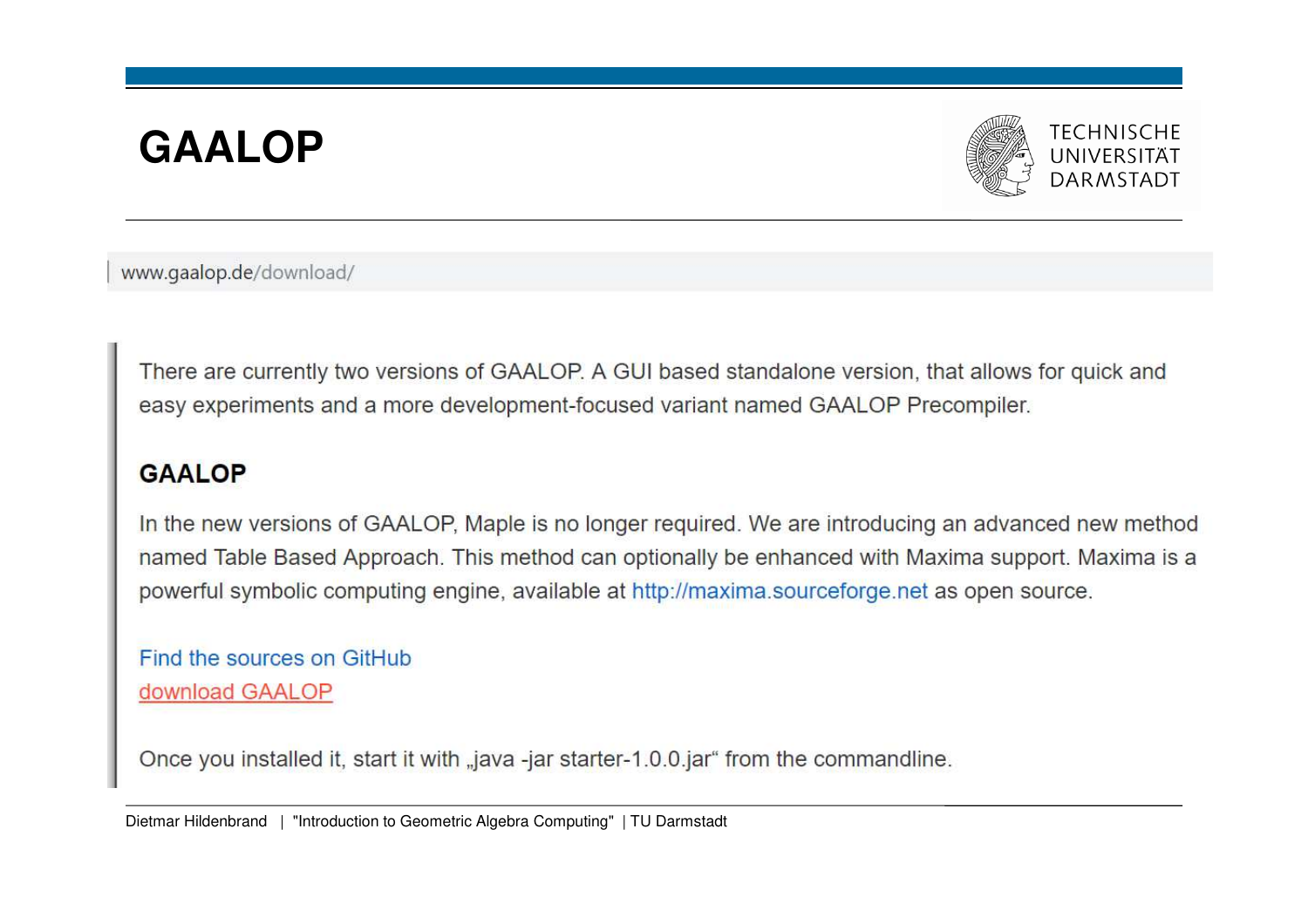## **GAALOP Installation**



We recommend also to install Maxima [53] in order to be able to use the complete optimization potential of GAALOP. Fig. 3.1 shows how GAALOP

| Gaalop                                        |    |                  |                               | <b>WWW.BAALOP.PE</b> |                  |            |
|-----------------------------------------------|----|------------------|-------------------------------|----------------------|------------------|------------|
| New File Open File<br>Welcome Configuration   |    |                  | Save File   Close   Configure |                      |                  | Optimize   |
| $C/C++$ (gaalet)<br>CluCalc                   |    | compressed C/C++ |                               | GAPP OpenCL          |                  | Visualizer |
| <b>Global Settings Plugin</b>                 |    | Algebra          | Table-Based Approach          |                      | GAPP             | $C/C++$    |
| maximaCommand ha\maxima-5.40.0\bin\maxima.bat |    |                  |                               |                      | Choose file path |            |
|                                               |    |                  |                               |                      |                  |            |
|                                               | M  |                  |                               |                      |                  |            |
| optMaxima<br>editorFontSize                   | 20 |                  |                               |                      |                  |            |

FIGURE 3.1 Global Setting Plugin for the configuration of Maxima (as well as font sizes).

has to be configured for the use of Maxima<sup>1</sup>. In the Global Setting Plugin the path of the file *maxima.bat* of the Maxima installation has to be chosen and *optMaxima* has to be activated.

[53] Maxima Development Team. Maxima, a computer algebra system. version 5.18.1. Available at http://maxima.sourceforge.net/, 2017.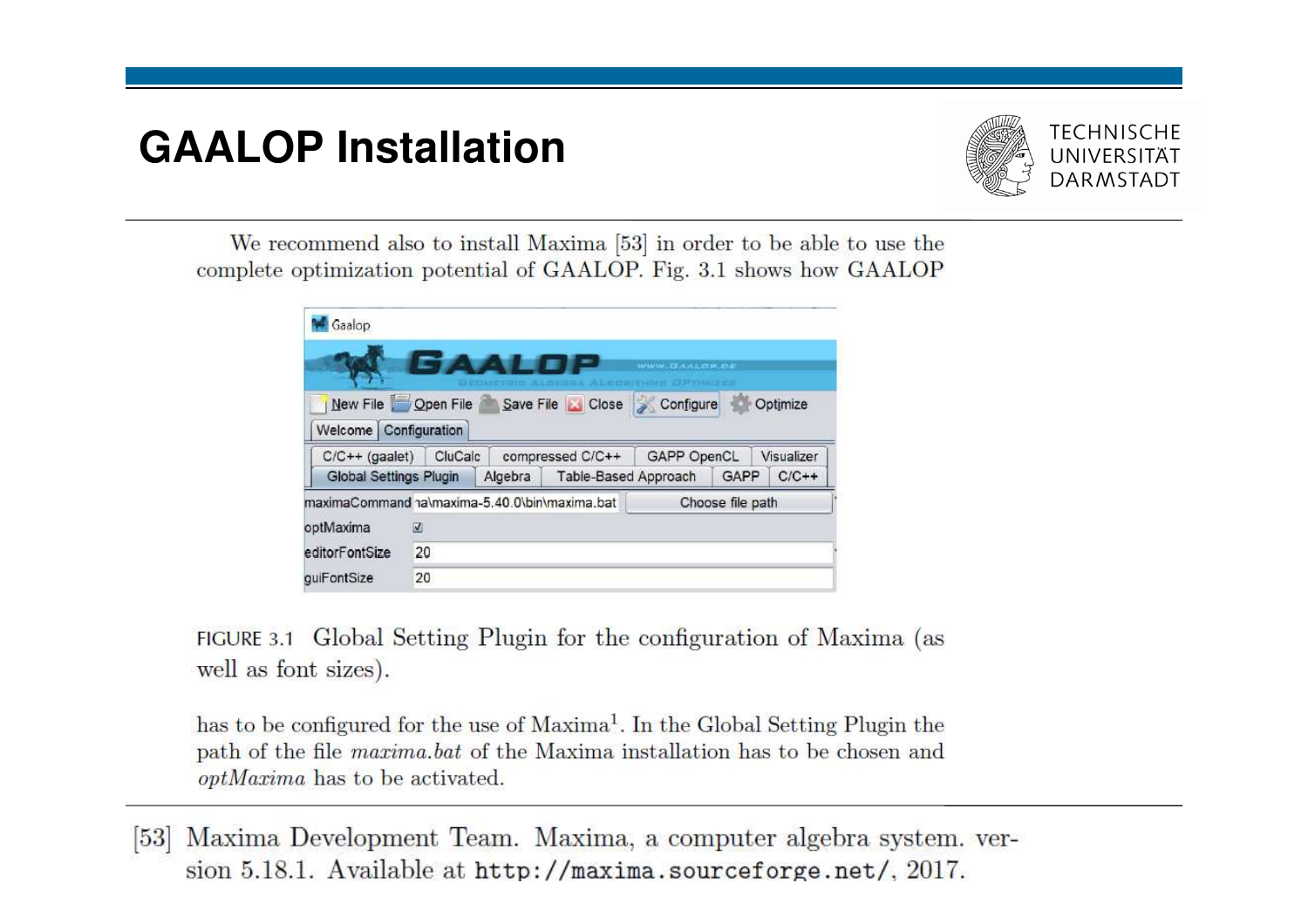

Visual, interactive development



**• Input language of GAALOP** 

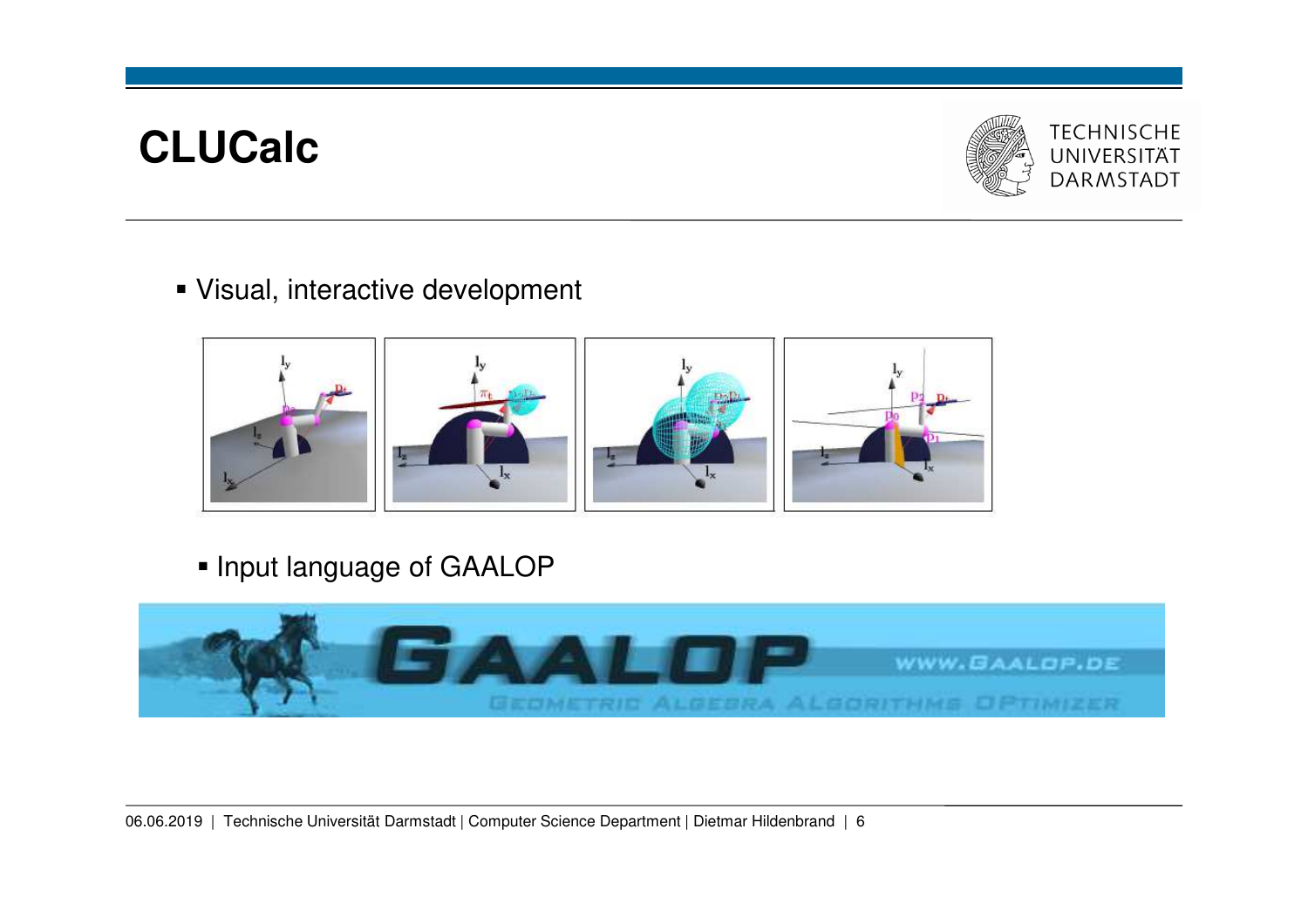

- Software package in order to
	- Compute with Geometric Algebra
	- Visualize the results
- Consisting of
	- Editor window
	- Visualisation window
	- Output window
- Free download

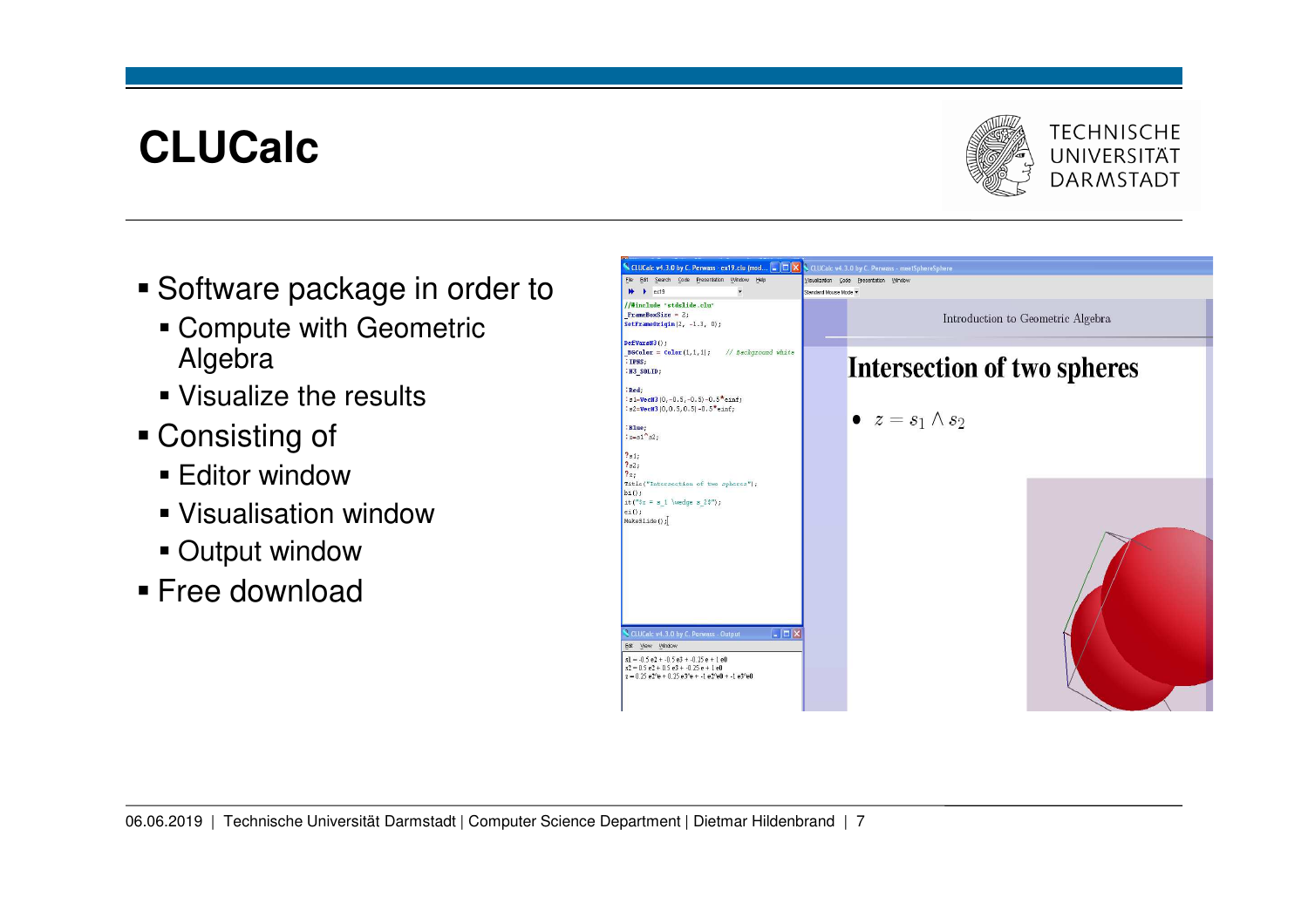

## Free download via www.cluviz.de



**DOWNLOAD** 

Download CluViz 7.0.26

Download CluCalc 4.3.2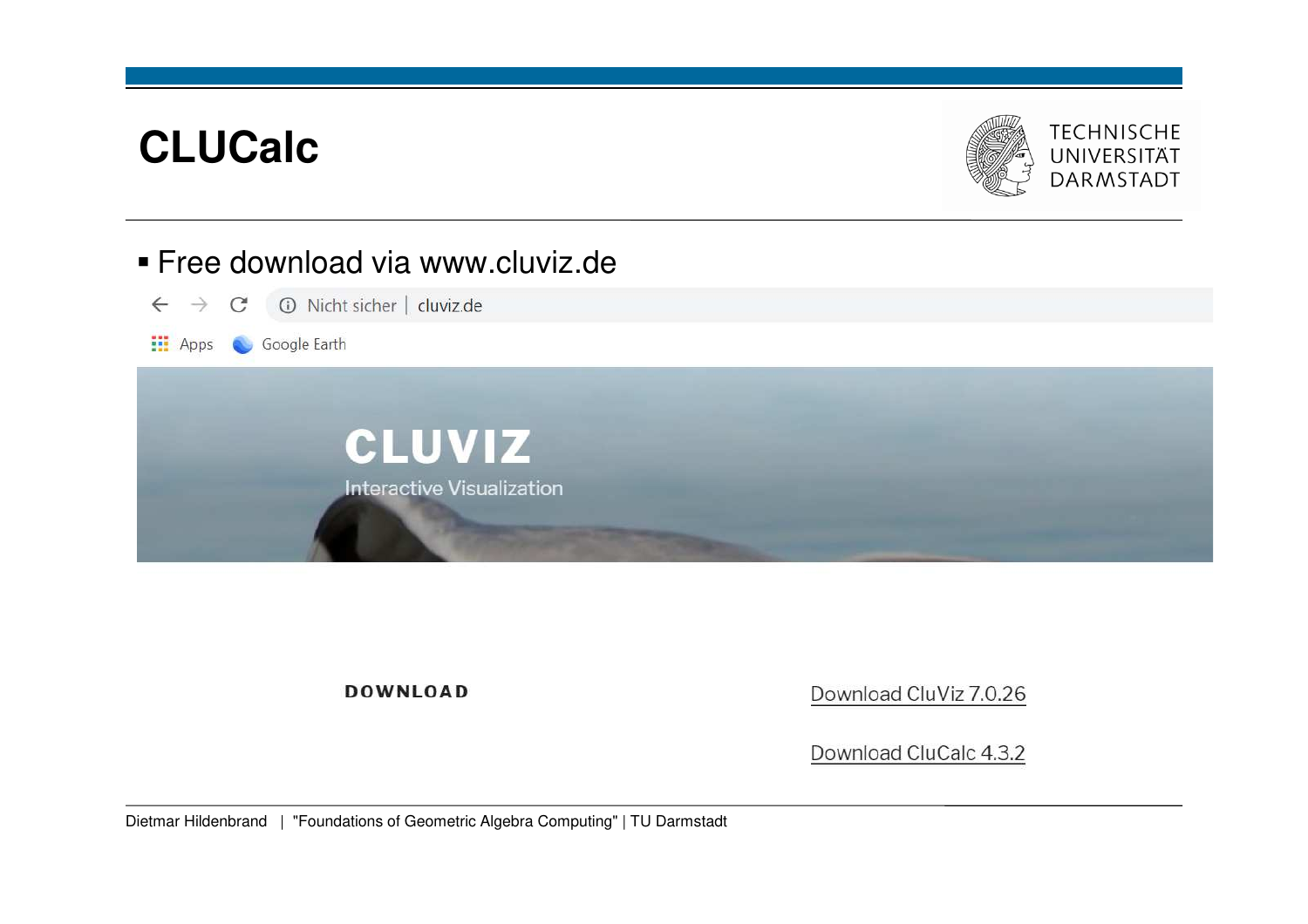# **Additional properties of CLUCalc**



- Direct test of algorithms
- Latex annotation for publications
- **Support for presentations** ...
- Downloads
	- Latex for Windows: www.miktex.org
	- GNU Ghostscript v7.07 AFPL Ghostscript v8.13 www.ghostscript.com

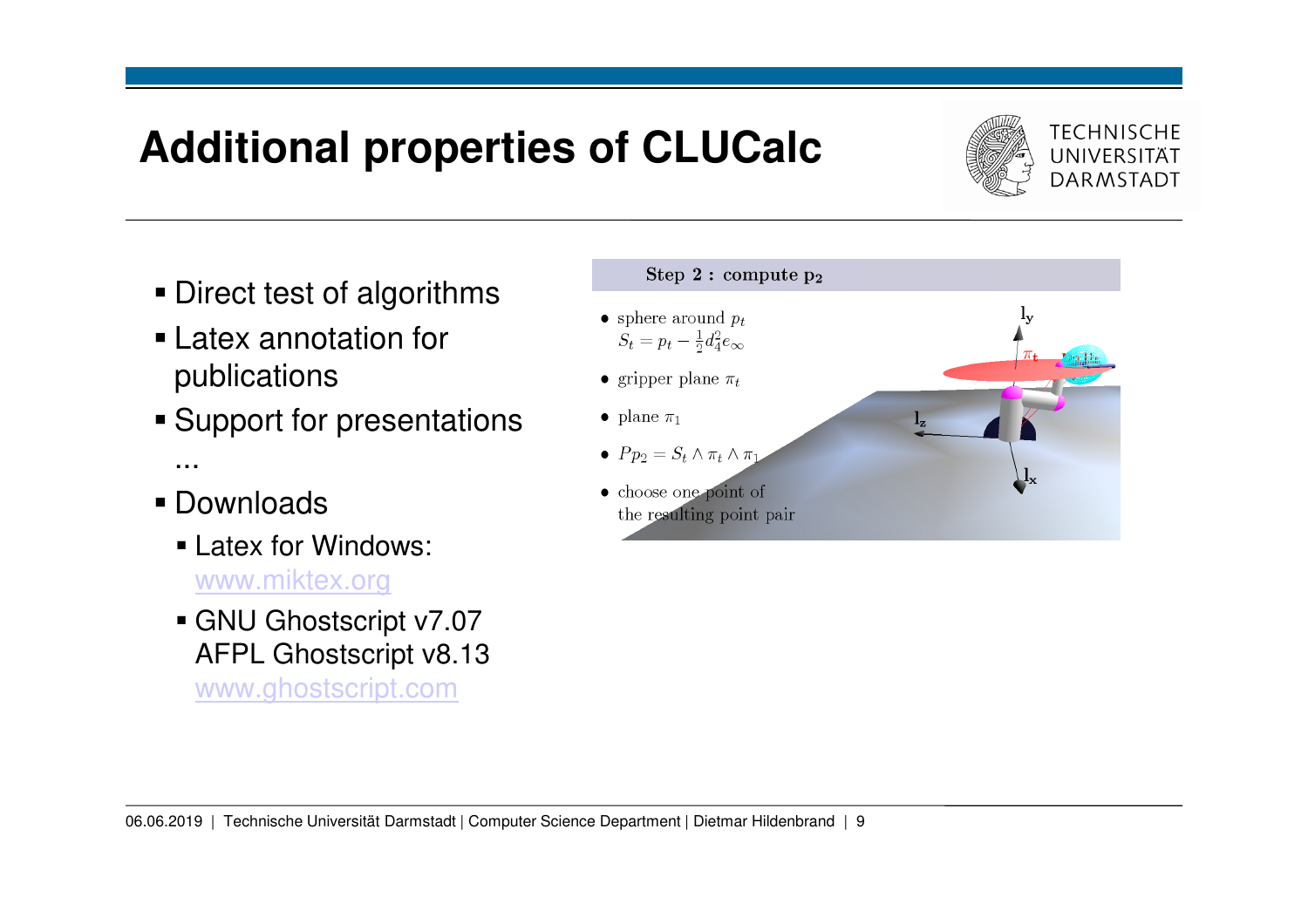# **Python**





- Popular
- Widely used for many applications (including artificial intelligence)
- Many operating systems
- Good infrastructure of tools and libraries
- Free download
	- Command line interface
	- **IDLE** (Integrated DeveLopment Environment)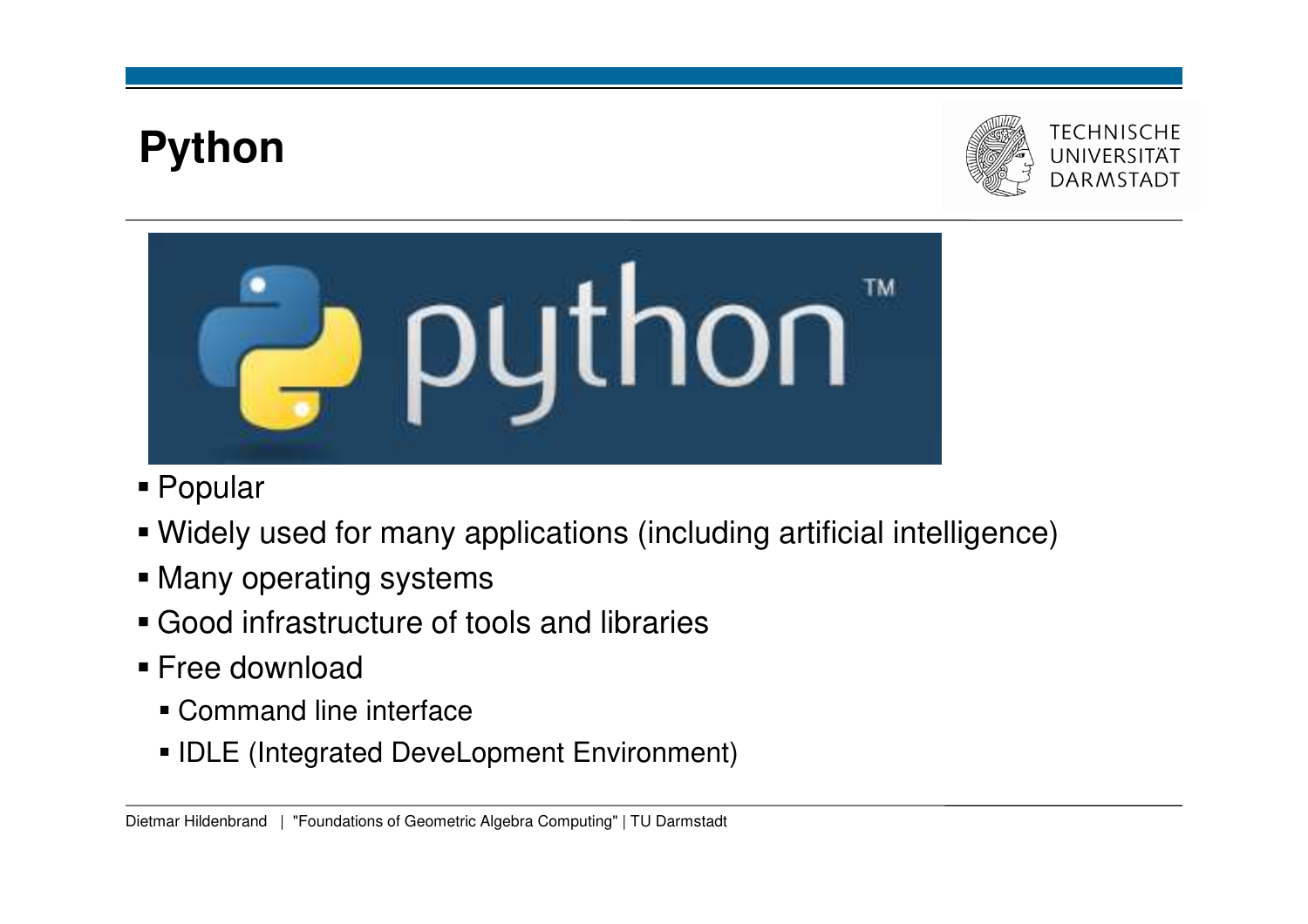# **Python**



# TECHNISCHE<br>UNIVERSITÄT<br>DARMSTADT

|                      | Python Software Foundation [US]                      |                  | https://www.python.org/downloads/                                                                                                                                                |           |                        |             |               | G <sub>K</sub><br>$\frac{1}{2}$ |
|----------------------|------------------------------------------------------|------------------|----------------------------------------------------------------------------------------------------------------------------------------------------------------------------------|-----------|------------------------|-------------|---------------|---------------------------------|
| Google Earth         |                                                      |                  |                                                                                                                                                                                  |           |                        |             |               |                                 |
| Python<br><b>PSF</b> |                                                      | Docs             |                                                                                                                                                                                  | PyPI      | Jobs                   |             | Commur        |                                 |
| python <sup>"</sup>  |                                                      |                  |                                                                                                                                                                                  |           | Donate                 | Search      |               | GO<br>S                         |
|                      | About                                                | <b>Downloads</b> | Documentation                                                                                                                                                                    | Community | <b>Success Stories</b> | <b>News</b> | <b>Events</b> |                                 |
|                      | Download Python 3.7.3<br>Linux/UNIX, Mac OS X, Other |                  | <b>Download the latest version for Windows</b><br>Looking for Python with a different OS? Python for Windows,<br>Want to help test development versions of Python? Pre-releases, |           |                        |             |               |                                 |

Dietmar Hildenbrand | "Foundations of Geometric Algebra Computing" | TU Darmstadt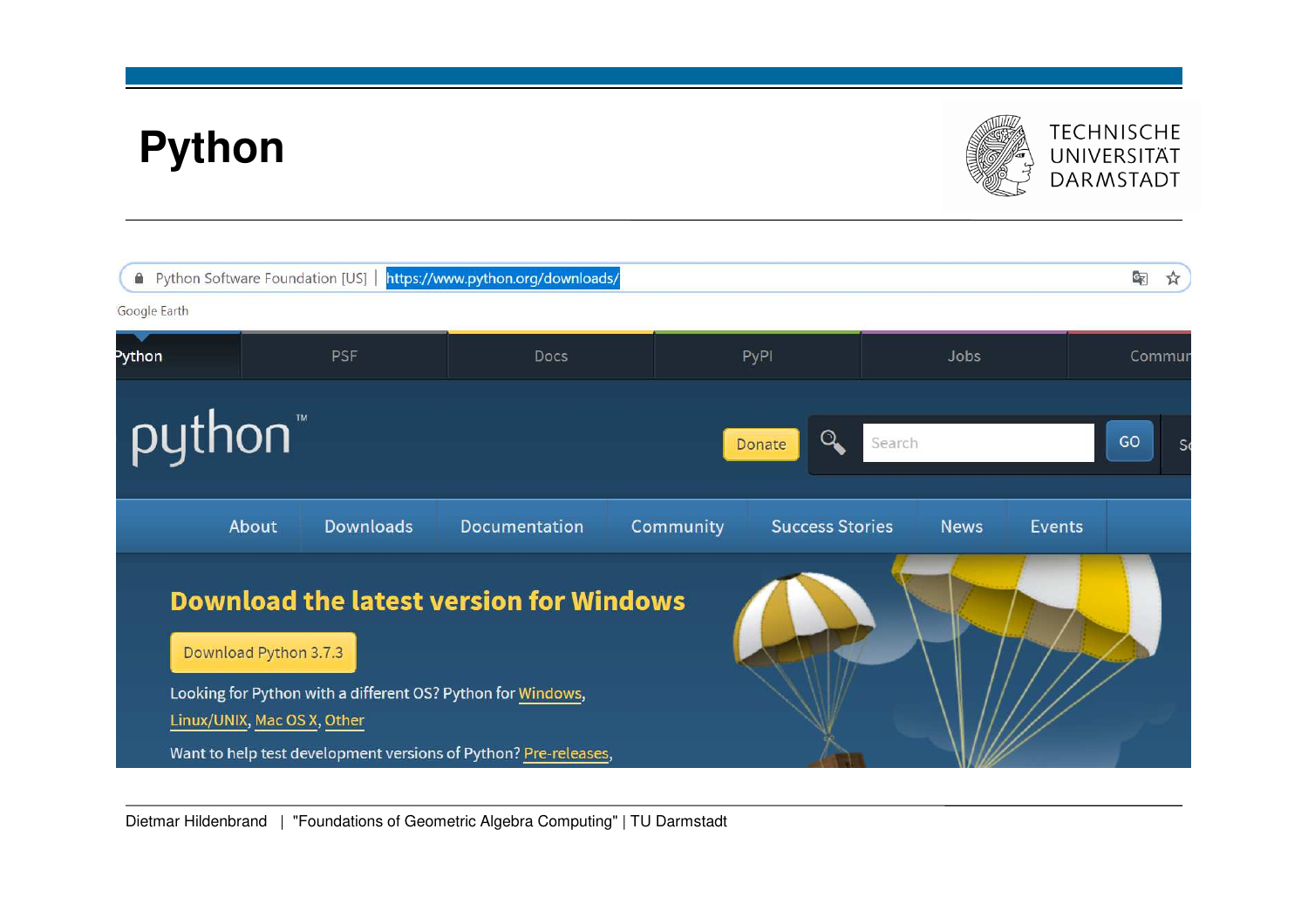# **Python**



## Anaconda (for Jupyter Notebook)



Way to integrate Geometric Algebra to **Mathematica**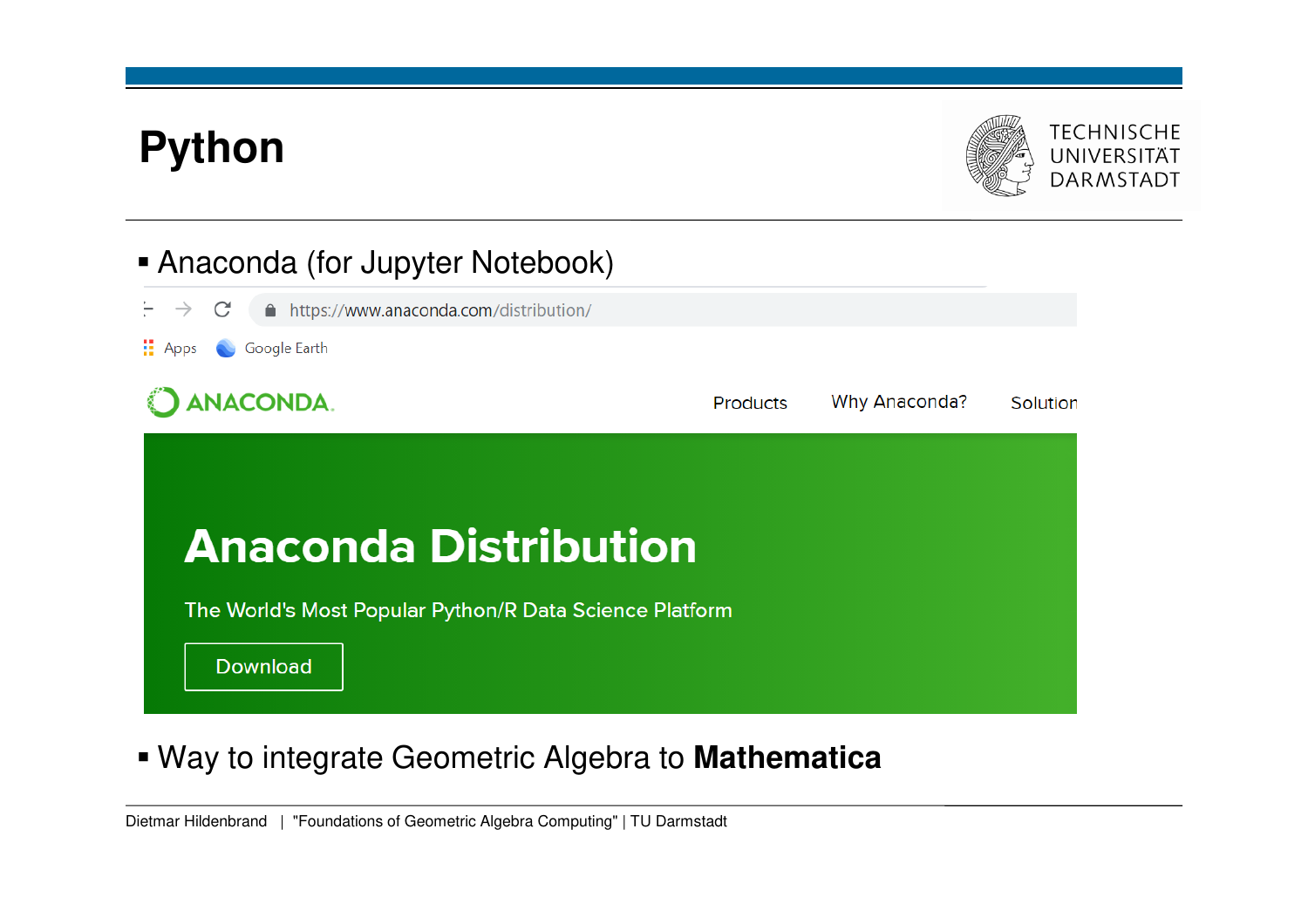## **Octave**

## **TECHNISCHE** UNIVERSITÄT **DARMSTADT**

### A https://www.gnu.org/software/octave/

### Google Earth

**GNU Octave** 



### About Donate Download Get Involved **News** Support/Help **Docs**

**GNU Octave** 

## Scientific Programming Language

- Powerful mathematics-oriented syntax with built-in plotting and visualization tools
- Free software, runs on GNU/Linux, macOS, BSD, and Windows
- Drop-in compatible with many Matlab scripts



Dietmar Hildenbrand | "Foundations of Geometric Algebra Computing" | TU Darmstadt

图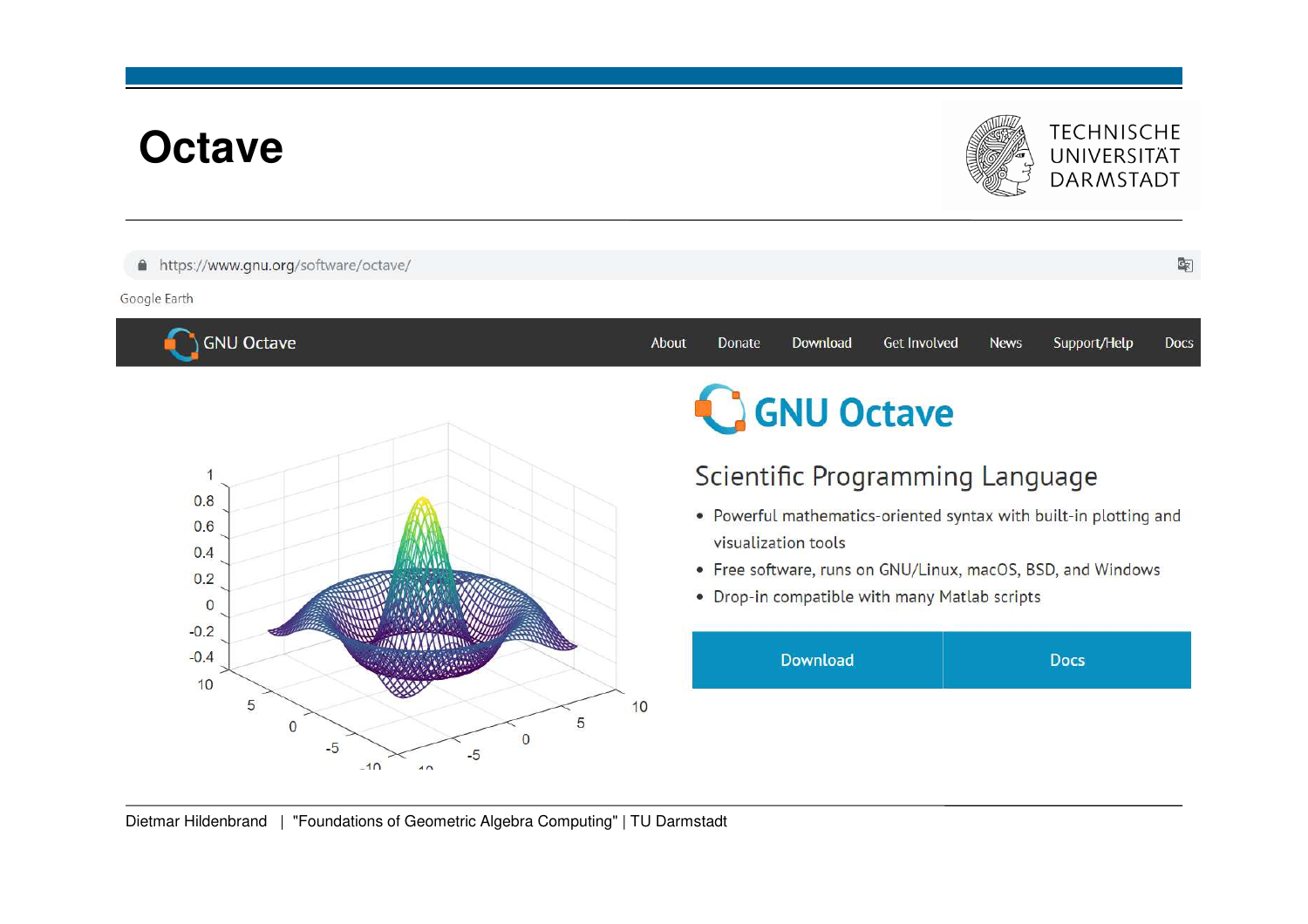

## Thanks a lot …

06.06.2019 | Technische Universität Darmstadt | Computer Science Department | Dietmar Hildenbrand | 14